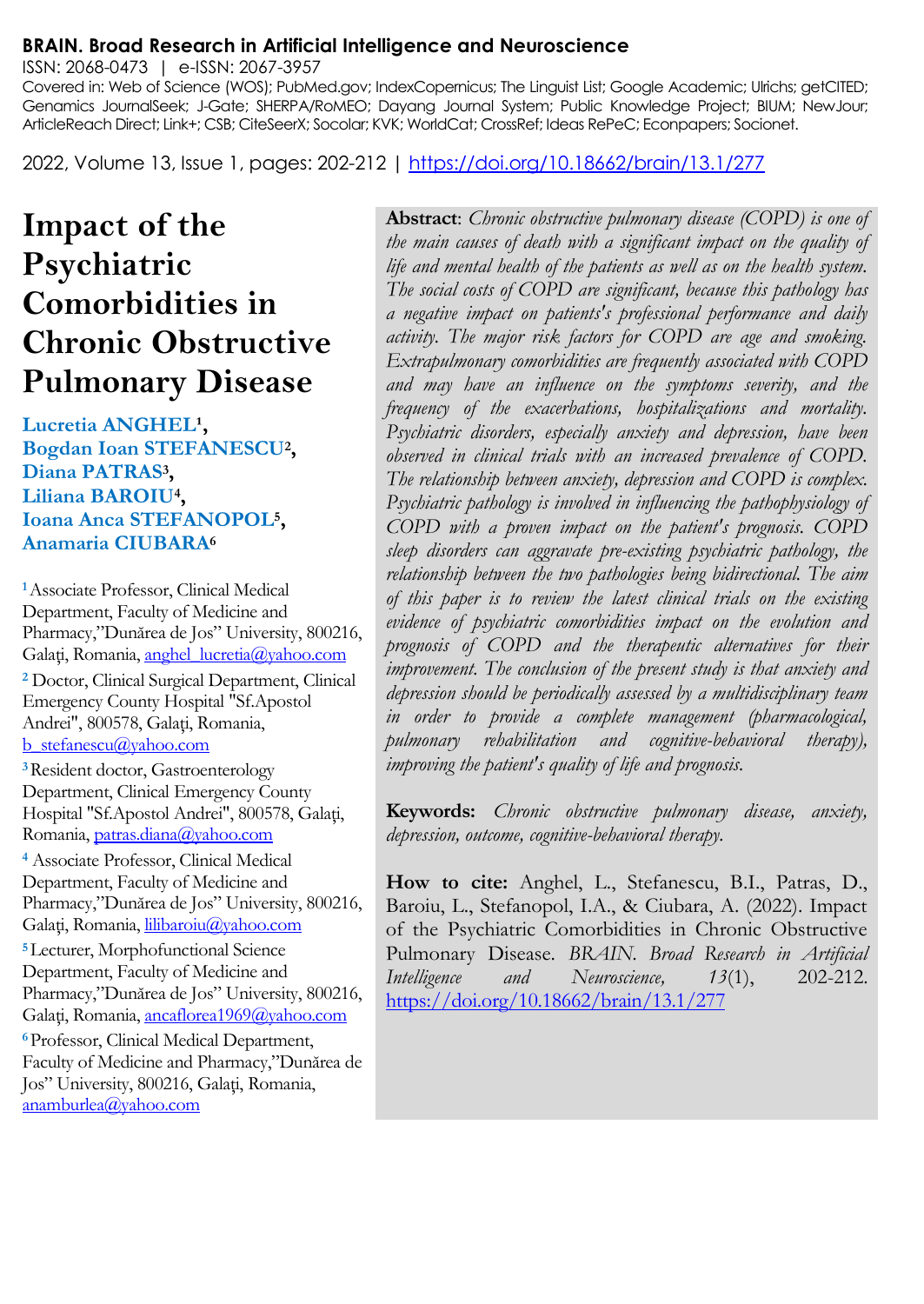# **Introduction**

The definition of COPD, according to the Global Initiative for Chronic Obstructive Pulmonary Disease (GOLD) involves exposure to noxius agents which results in a partially irreversible limitation of the airflow, causing shortness of breath and significant systemic effects. This definition also includes the clinical diagnosis of chronic bronchitis as well as the pathological diagnosis of emphysema (Rabe et al., 2007).

In clinical practice COPD is diagnosed and staged according to the decreased airflow on spirometry. Forced expiratory volume in 1 second / forced vital capacity with a value below 0.7 after administration of bronchodilator, confirms the diagnosis of COPD. Unlike asthma, decreased airflows are virtually irreversible and worsen progressively over time (Nathell et al., 2007; Tselebis et al., 2016; Zwar et al., 2011).

COPD has a multifactorial etiology. The abnormal inflammatory response described in COPD may be triggered by repeated exposure to harmful dust, gases, or vapors. Increased genetic susceptibility, such as  $\alpha$ -1 antitrypsin deficiency or family history of COPD, has also been reported however, Most often we manage to identify only smoking in the etiology of COPD as a potential risk factor in the onset of the associated pathology such as atherosclerosis and cancer (Patel & Hurst, 2011).

The social and economic impact of COPD, is important and growing. According to the estimates of the Global Burden of Disease Study in 2030 COPD will become worldwide, as the fourth cause of death and the seventh cause of loss of years of life, adjusted for disability (Lopez et al., 2006).

# **Major comorbidities of COPD**

COPD-associated comorbidities include all diseases that coexist with COPD without a direct causal relationship, diseases that have common risk factors and pathogenesis with COPD and diseases that can be triggered, aggravated or complicated by COPD hypoxia and systemic manifestations (Hillas et al., 2015; Thomsen, 2012).

COPD is a progressive disease with predominant lung damage but also with systemic damage. Morphopathological and clinical studies have described the impairment of the central and peripheral nervous system, of the circulatory system (heart, large vessels and small vessels), of the smooth and striated muscles, of the excretory system especially the kidneys, of the digestive system especially in the liver and intestines. Comorbidities are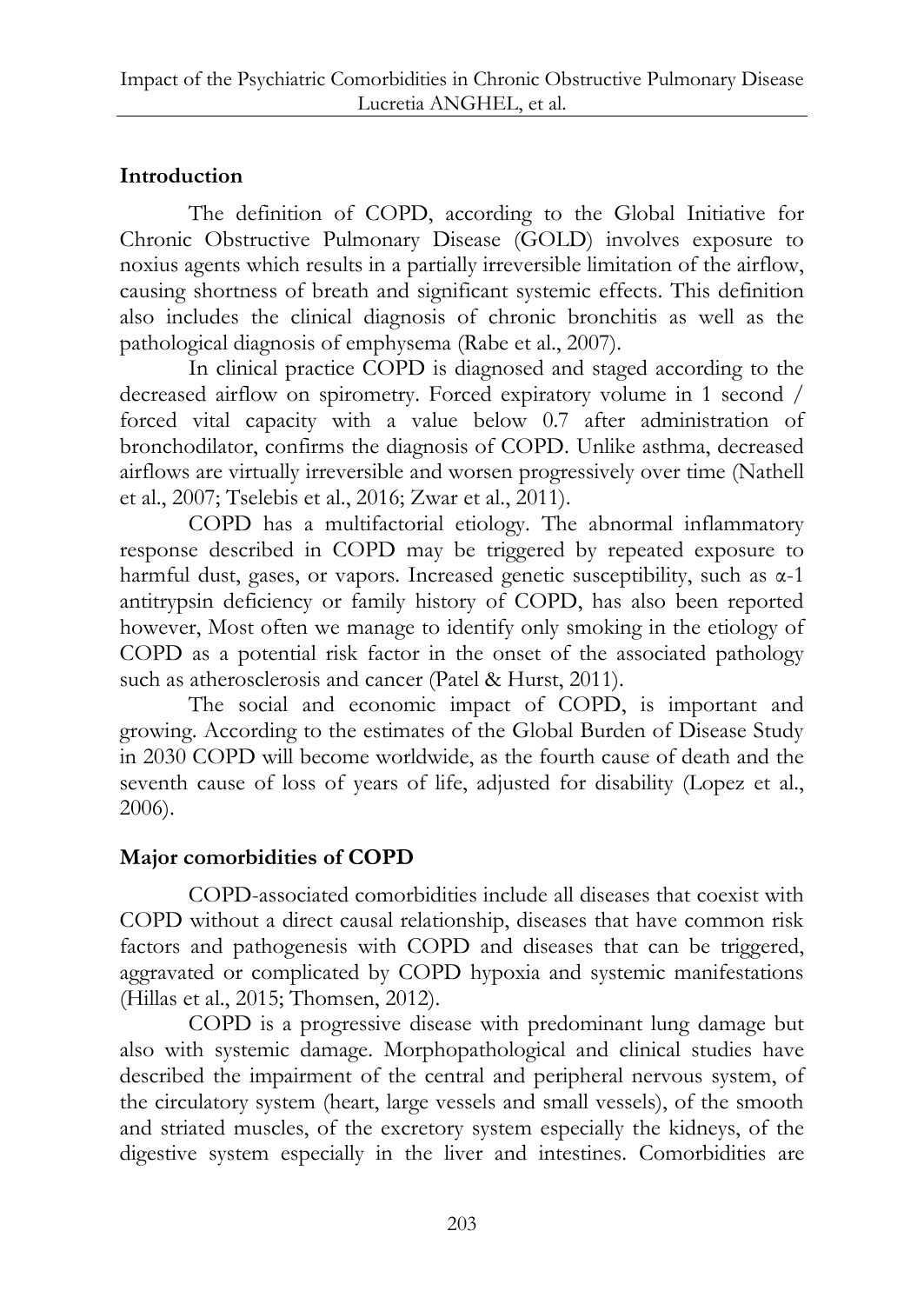important factors in the therapeutic management of COPD and in the prognosis of these patients (Baroiu et al. 2021; Stefanopol et al. 2021). Particularly in the elderly, comorbidities, are more common and are definitely associated with a higher mortality (Charlson Score), a poorer adherence to therapy, and a lower quality of life. (Baroiu et al. 2018; Divo et. al., 2012; Halichidis et al. 2013; Hillas, et al., 2015; Matte et al., 2016).

Mental health and addiction concerns affect a large number of people around the world and are associated with various comorbidities including infections associated with healthcare or community source infection (Baroiu et al., 2019; Pumar et al., 2014; Puteikis et al., 2021).

Clinical studies have shown that psychological pathology is significantly more common among COPD patients, 55% of patients being diagnosed with anxiety and / or depression (Laurin, et al., 2012; Yohannes et al., 2010).

Many COPD patients have temporary mood manifestations during exacerbations, which ameliorate immediately after recovery. Thus the diagnosis of anxiety or depression in these patients is quite difficult and requires a multidisciplinary approach by a team of pulmonologists and psychiatrists. (Falup-Pecurariu et al., 2017; Norwood, 2006).

## **Anxiety and COPD**

**A**nxiety has a prevalence of up to 19% in COPD patients, a significantly higher value than in the general population or other chronic pathologies (Pooler & Beech, 2014).

The occurence of anxiety in COPD patients is correlated with the decreased respiratory function, with the exacerbations recurrence and with repeated hospitalization (Kim et al., 2000, Radulescu et al, 2021).

It has been observed that patients who associate COPD and anxiety are more affected by shortness of breath, have more hospitalizations and higher mortality rates (Spitzer et al., 2011).

Anxiety in COPD patients is associated with suffocation, fear of acute dyspnea attacks, and fear of death (Dudley et al., 1980; Smoller et al., 1996).

Anxiety can even cause a low-intensity dyspnea attack. This can increase with the worsening of dyspnea and the feeling of suffocation. It creates a vicious cycle in which anxiety is triggered by dyspnea and dyspnea can be aggravated by anxiety consecutive polypnea. This vicious circle prevented many patients from performing their daily activities (Bailey et al.,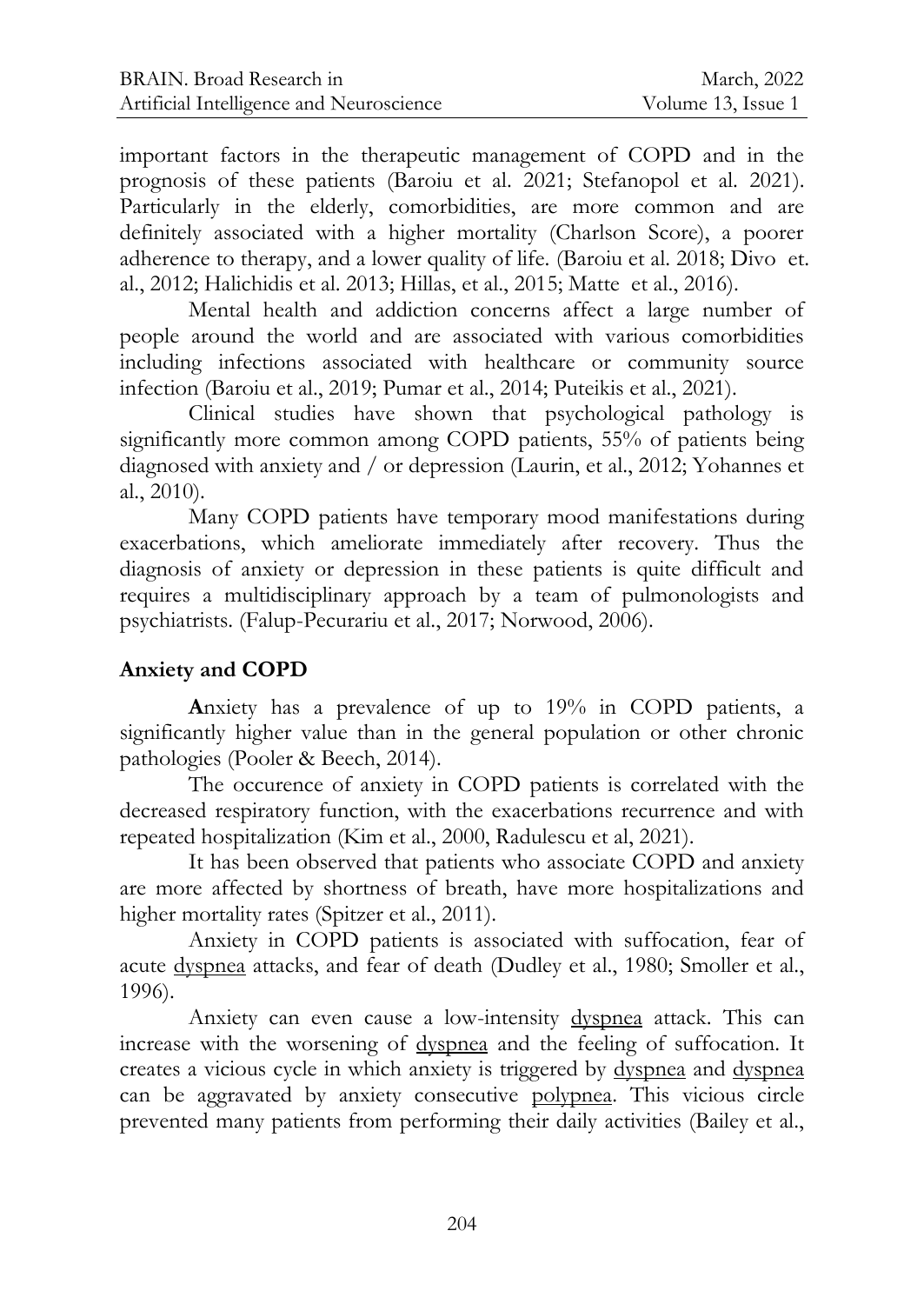2004; Cooper, et al., 1995; Dowson et al., 2004; Lupu et al., 2017; Lustig et al., 1972).

Smoking is recognized as a risk factor for the progression of COPD. Anxious patients are a higher percentage of smokers than the general population. Thus, smoking is correlated with the association of COPD anxiety and nicotine withdrawal is accompanied by exacerbation of anxiety (Breslau et al., 1992; Patton et al., 1996; Pauwels et al., 2001).

Pathophysiological correlations between dyspnea, hyperventilation and anxiety have also been described (Apostu, 2021; Ah Gang, 2020; Busu & Teodorescu, 2017; Oleshko, 2020). Physiological studies have shown that respiratory rate is raised by anxiety and that polypnea associated with shallow breathing resulting from anxiety attack aggravates dyspnea in COPD (O'Donnell, et al., 2007; Voicu et al., 2020).

## **Depression and COPD**

In COPD patients with long-term oxygen therapy, the prevalence of depression reaches up to 60% (Paz-Díaz, et al., 2007).

The degree of depression is described in clinical trials as moderate to severe in about two-thirds of COPD patients and the unknown subclinical in about a quarter of COPD patients (Kim et al., 2000; Yohannes et al., 2010).

COPD and depression are common and involve increased global economic and social costs (Matte, et al., 2016).

Depression causes decreased daily physical activity, quality of life and treatment adherence, and correlates with more frequent exacerbations of COPD and increased mortality from COPD (Gales et al., 2014; Hillas et al., 2015).

Clinical studies have found that predictors of depression in patients with CPOD are severe symptoms and decreased quality of life. Severe hypoxia, continued smoking, and severe inflammation may be associated with depression in COPD patients (Hanania et al., 2011).

In COPD patients, depression is most often expressed by the lack of appetite, feelings of pessimism and hopelessness, lethargy, poor sleep, difficulty in concentrating, social isolation, dysfunction in daily activity and functional skills, a perception of mood health at lower levels than reality (Emery et al., 2008; Graydon & Ross, 1995; Leidy, 1995; Weaver et al., 1997; Wagena et al., 2004).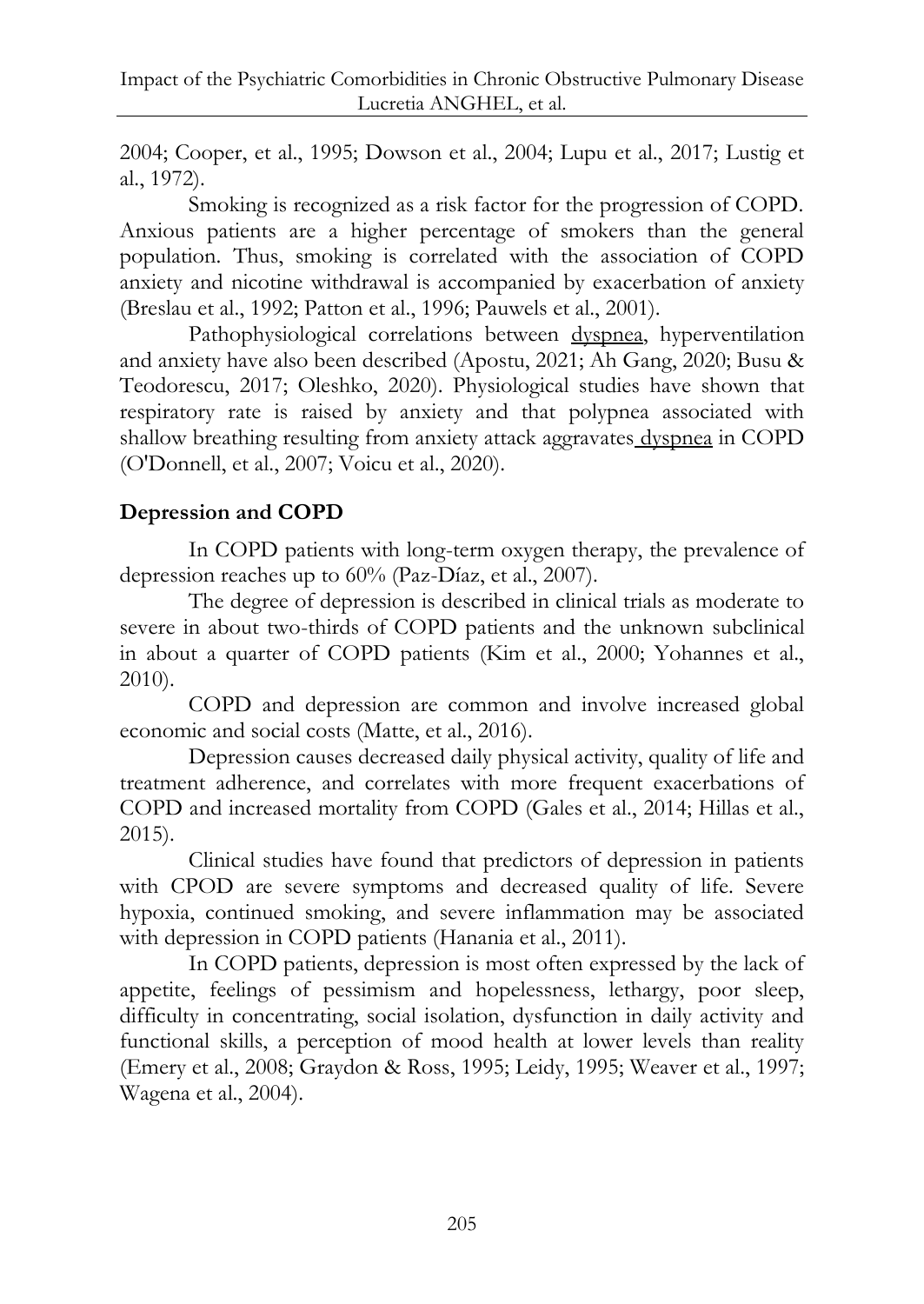#### **Treatment and management**

The therapeutic approach in COPD is multidisciplinary and aims, in addition to the involvement of the pulmonologist, the involvement of all specialists who monitor and lead the comorbidities treatment. Effective control of COPD comorbidities positively impacts the dyspnea-like symptoms and the exercise capacity, the quality of life, the frequency of exacerbations, and of hospital admission, the mortality and the patient prognosis (Putcha et al., 2015).

There are few studies evaluating the combined therapy of COPD, anxiety and depression (Mikkelsen et al., 2004). As an important principle of therapy, it is important to screen the symptoms of depression in each COPD exacerbation episode and re-evaluation of the psychiatric regimen concomitantly with the pneumological regimen (Cicutto & Brooks, 2006). When completing the treatment regimen of the patient with COPD, the drug interactions and the cumulated adverse effects of the medication necessary to treat the comorbidities should be considered (Bourbeau et al., 2002).

### **Conclusions**

Chronic obstructive pulmonary disease continues to be a challenging disease, given its complexity and heterogeneity.

Psychiatric illnesses can influence the severity of symptoms, the frequency of exacerbations, the quality of life, can cause increased costs of therapy and care, higher mortality and a more severe prognosis for the patient with COPD.

Anxiety and depression are common in the list of comorbidities of the COPD patient. The most common psychiatric disorders in COPD are transient psychiatric symptoms during exacerbations. These symptoms either require treatment only during COPD exacerbation, or persist between exacerbations and require ongoing monitoring and psychiatric therapy. The most common psychiatric symptoms are feelings of lack of self-confidence, lack of efficiency in social work, poor self-care, lack of desire to actively participate in pulmonary rehabilitation therapies, decreased physical activity, poor eating habits, continued smoking and poor adherence to treatment.

The multidisciplinary approach of the patient with COPD, with a complex plan of combined therapies can open the horizon of a much better prognosis in patients with COPD.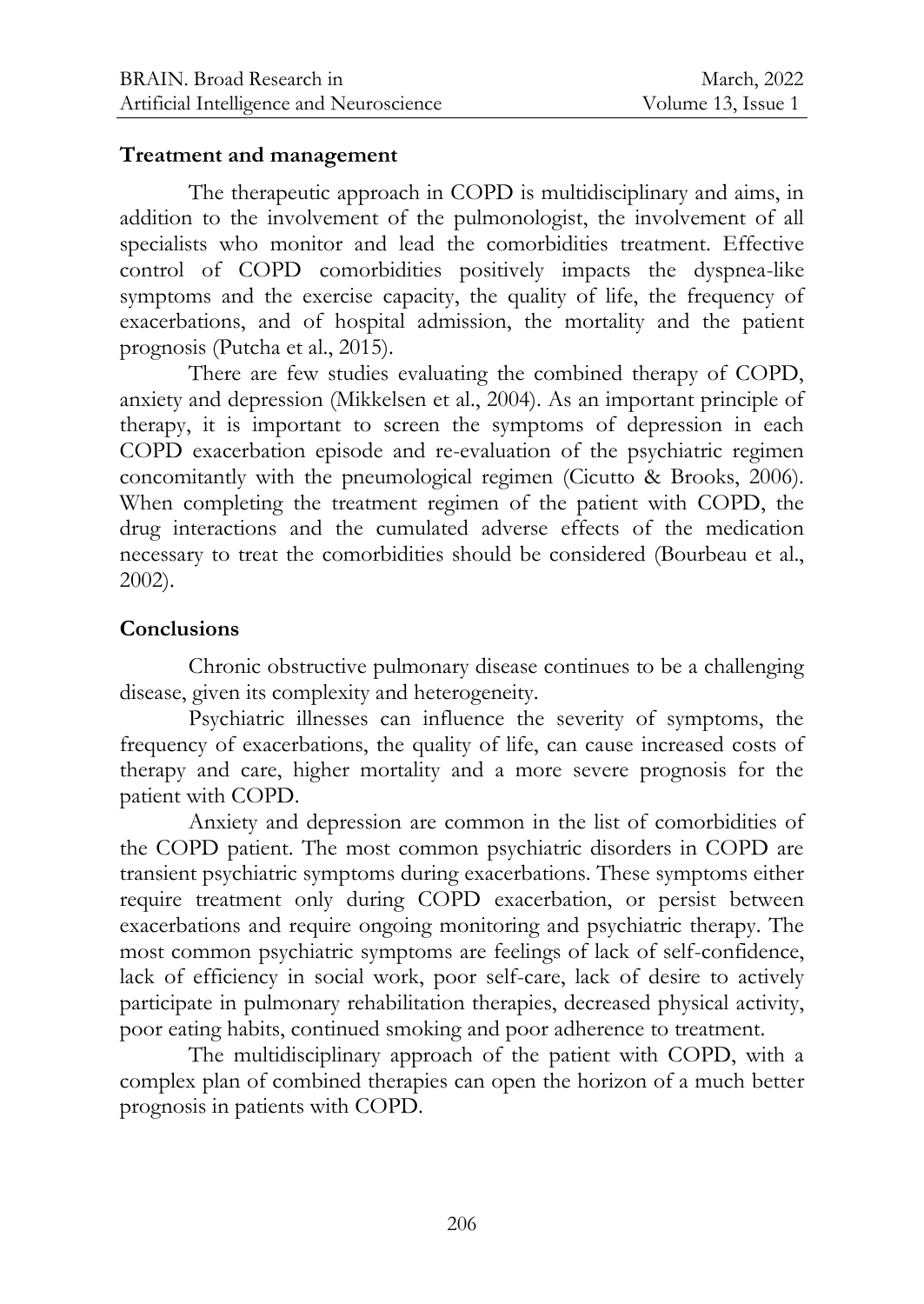## **References**

- Apostu, I. (2021). The divorce and it's psycho-social impact on the couple. *Logos Universality Mentality Education Novelty: Social Sciences*, *9*(2), 44-53. <https://doi.org/10.18662/lumenss/9.2/43>
- Ah Gang Grace, G. C. . (2020). Psychological strengths contributing to rural student's academic performance in Kadazandusun . *Moldavian Journal for Education and Social Psychology*, *4*(2), 01-19. <https://doi.org/10.18662/mjesp/4.2/18>
- Bailey, P. H. (2004). The dyspnea-anxiety-dyspnea cycle--COPD patients' stories of breathlessness: "It's scary /when you can't breathe". *Qualitative health research*, *14*(6), 760–778.<https://doi.org/10.1177/1049732304265973>
- Baroiu, L., Beznea, A., Plesea Condratovici, C., Onisor, C., Grigore, C., Topor, G., & Rugină, S. (2019). Comparative Effectiveness of Vancomycin and Metronidazole for the Initial Episode of Nonsevere Clostridium Difficile Infection. *Revista de Chimie*, *70*(10), 3741-3745. <https://doi.org/10.37358/Rev.Chim.1949>
- Baroiu, L., Dumitru, C., Iancu, A., Leșe, A.C., Drăgănescu, M., Baroiu, N., Anghel, L. (2021). COVID-19 impact on the liver, *World J Clin Cases*, *9*(16), 3814- 3825. http://doi:10.12998/wjcc.v9.i16.3814
- Baroiu, N., Baroiu, L., Teodor, V. G., & Ciocan, T. L. (2018). Gaphical method for profiling the side mill which generate helical flute of tungsten carbide dental cross cut bur. *Revista Română de Materiale, 48* (1), 131-139. <https://solacolu.chim.upb.ro/p131-139.pdf>
- Bourbeau, J., Nault, D., Borycki, E. (2002). *Comprehensive Management of Chronic Obstructive Pulmonary Disease*. Hamilton.
- Breslau, N., Kilbey, M. M., & Andreski, P. (1992). Nicotine withdrawal symptoms and psychiatric disorders: findings from an epidemiologic study of young adults. *The American journal of psychiatry*, *149*(4),464–469. <https://doi.org/10.1176/ajp.149.4.464>
- Busu, O. V., & Teodorescu, B. (2017). Therapeutic tales and psychotrauma in the state of mourning to children. *Logos Universality Mentality Education Novelty: Philosophy & Humanistic Sciences*, *5*(1), 57-67. [https://www.lumenpublishing.com/journals/index.php/lumenphs/article](https://www.lumenpublishing.com/journals/index.php/lumenphs/article/view/49)  $/$ view $/49$
- Chaudhary, S. C., Nanda, S., Tripathi, A., Sawlani, K. K., Gupta, K. K., Himanshu, D., & Verma, A. K. (2016). Prevalence of psychiatric comorbidities in chronic obstructive pulmonary disease patients. *Lung India : official organ of Indian Chest Society*, *33*(2), 174–178[. https://doi.org/10.4103/0970-](https://doi.org/10.4103/0970-2113.177441) [2113.177441](https://doi.org/10.4103/0970-2113.177441)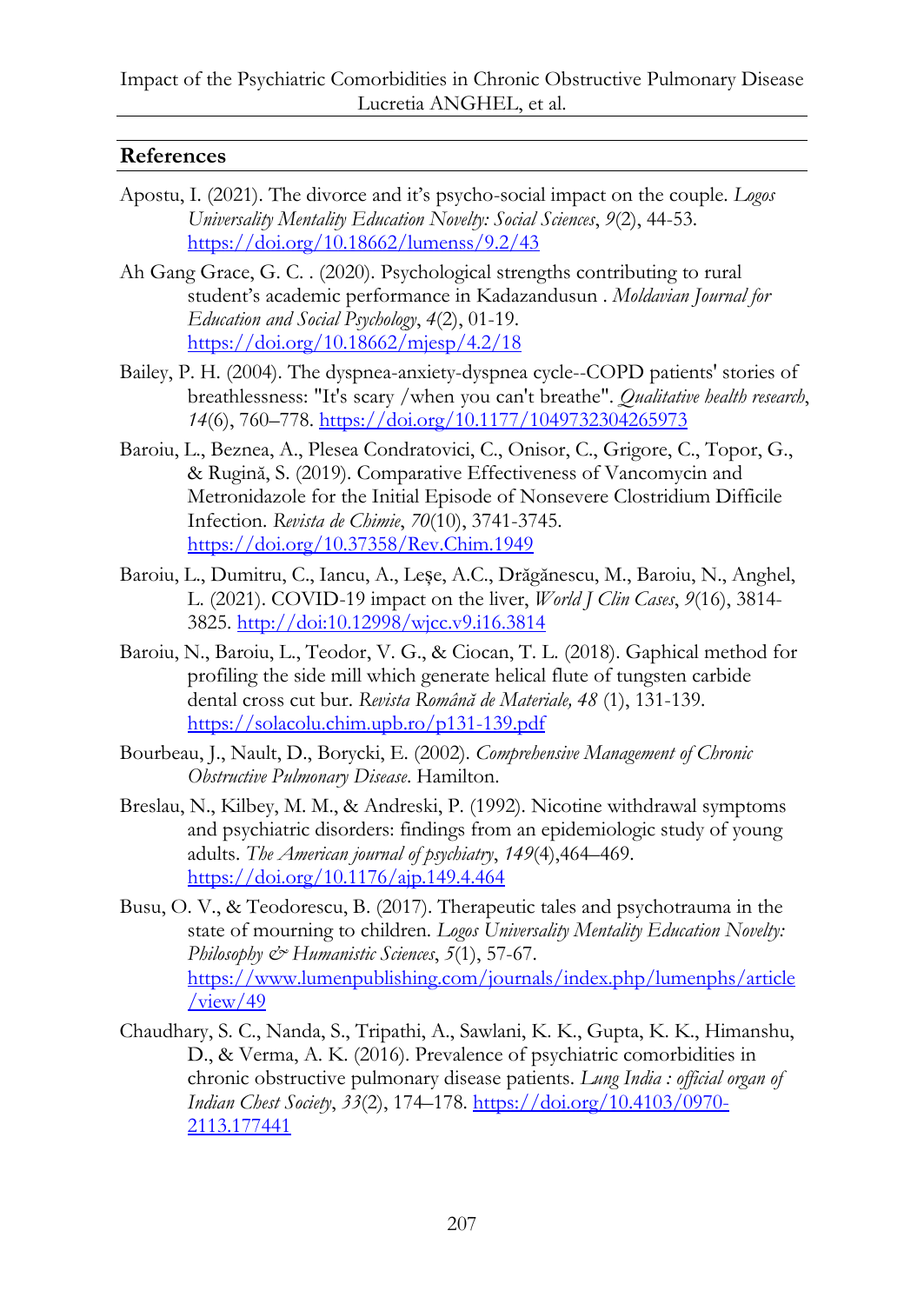- Cicutto, L. C., & Brooks, D. (2006). Self-care approaches to managing chronic obstructive pulmonary disease: a provincial survey. *Respiratory medicine*, *100*(9), 1540–1546.<https://doi.org/10.1016/j.rmed.2006.01.005>
- Cooper, C. B. (1995). Determining the role of exercise in patients with chronic pulmonary disease. *Medicine and science in sports and exercise*, *27*(2), 147–157.
- Divo, M., Cote, C., de Torres, J. P., Casanova, C., Marin, J. M., Pinto-Plata, V., Zulueta, J., Cabrera, C., Zagaceta, J., Hunninghake, G., Celli, B., & BODE Collaborative Group (2012). Comorbidities and risk of mortality in patients with chronic obstructive pulmonary disease. *American journal of respiratory and critical care medicine*, *186*(2), 155–161. [https://doi.org/10.1164/rccm.201201-](https://doi.org/10.1164/rccm.201201-0034OC) [0034OC](https://doi.org/10.1164/rccm.201201-0034OC)
- Dowson, C. A., Town, G. I., Frampton, C., & Mulder, R. T. (2004). Psychopathology and illness beliefs influence COPD selfmanagement. *Journal of psychosomatic research*, *56*(3), 333–340. [https://doi.org/10.1016/S0022-3999\(03\)00040-0](https://doi.org/10.1016/S0022-3999(03)00040-0)
- Dudley, D. L., Glaser, E. M., Jorgenson, B. N., & Logan, D. L. (1980). Psychosocial concomitants to rehabilitation in chronic obstructive pulmonary disease. Part 2. Psychosocial treatment. *Chest*, *77*(4), 544–551. <https://doi.org/10.1378/chest.77.4.544>
- Emery, C. F., Green, M. R., & Suh, S. (2008). Neuropsychiatric function in chronic lung disease: the role of pulmonary rehabilitation. *Respiratory care*, *53*(9), 1208–1216[. https://pubmed.ncbi.nlm.nih.gov/18718041/](https://pubmed.ncbi.nlm.nih.gov/18718041/)
- Falup-Pecurariu, O., Man, S. C., Neamtu, M. L., Chicin, G., Baciu, G., Pitic, C., Cara, A. C., Neculau, A. E., Burlea, M., Brinza, I. L., Schnell, C. N., Sas, V., Lupu, V. V., François, N., Swinnen, K., & Borys, D. (2017). Effects of prophylactic ibuprofen and paracetamol administration on the immunogenicity and reactogenicity of the 10-valent pneumococcal nontypeable Haemophilus influenzae protein D conjugated vaccine (PHiD-CV) co-administered with DTPa-combined vaccines in children: An open-label, randomized, controlled, non-inferiority trial. *Human vaccines & immunotherapeutics, 13*(3), 649–660. <https://doi.org/10.1080/21645515.2016.1223001>
- Gales, C., & Baroiu, N. (2014) On the bending of plates in the electromagnetic theory of microstretch elasticity. *Zamm-zeitschrift fur angewandte mathematik und mechanic*, *94*(1-2), 55-71[. https://doi.org/10.1002/zamm.201200219](https://doi.org/10.1002/zamm.201200219)
- Graydon, J. E., & Ross, E. (1995). Influence of symptoms, lung function, mood, and social support on level of functioning of patients with COPD. *Research in nursing and health*, *18*(6), 525–533. <https://doi.org/10.1002/nur.4770180608>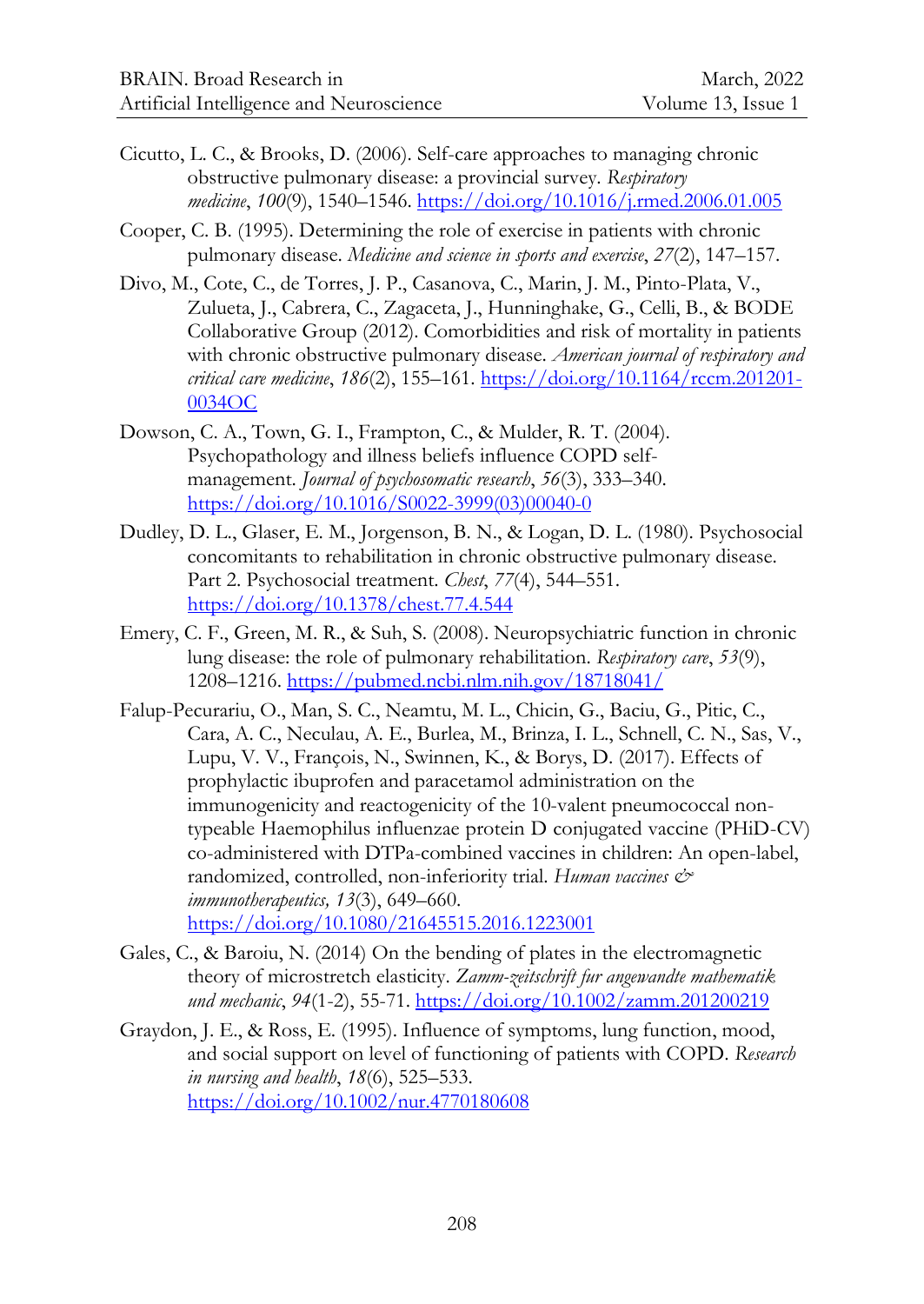- Halichidis, S., Dumea, E., & Cambrea, C. S. (2013). Seroclearence of Hepatitis B surface antigen after entecavir treatment. *Journal of gastrointestinal and liver diseases. 22* (2), 236.
- Hanania, N. A., Müllerova, H., Locantore, N. W., Vestbo, J., Watkins, M. L., Wouters, E. F., Rennard, S. I., Sharafkhaneh, A., & Evaluation of COPD Longitudinally to Identify Predictive Surrogate Endpoints (ECLIPSE) study investigators (2011). Determinants of depression in the ECLIPSE chronic obstructive pulmonary disease cohort. *American journal of respiratory and critical care medicine*, *183*(5), 604–611. <https://doi.org/10.1164/rccm.201003-0472OC>
- Hillas, G., Perlikos, F., Tsiligianni, I., & Tzanakis, N. (2015). Managing comorbidities in COPD. *International journal of chronic obstructive pulmonary disease*, *10*, 95–109.<https://doi.org/10.2147/COPD.S54473>
- Kim, H. F., Kunik, M. E., Molinari, V. A., Hillman, S. L., Lalani, S., Orengo, C. A., Petersen, N. J., Nahas, Z., & Goodnight-White, S. (2000). Functional impairment in COPD patients: the impact of anxiety and depression. *Psychosomatics*, *41*(6), 465–471. <https://doi.org/10.1176/appi.psy.41.6.465>
- Laurin, C., Moullec, G., Bacon, S. L., & Lavoie, K. L. (2012). Impact of anxiety and depression on chronic obstructive pulmonary disease exacerbation risk. *American journal of respiratory and critical care medicine*, *185(9)*, 918–923. <https://doi.org/10.1164/rccm.201105-0939PP>
- Leidy, N. K. (1995). Functional performance in people with chronic obstructive pulmonary disease. *Image--the journal of nursing scholarship*, *27*(1), 23–34. <https://doi.org/10.1111/j.1547-5069.1995.tb00809.x>
- Lopez, A. D., Shibuya, K., Rao, C., Mathers, C. D., Hansell, A. L., Held, L. S., Schmid, V., & Buist, S. (2006). Chronic obstructive pulmonary disease: current burden and future projections. *The European respiratory journal*, *27(2),* 397–412.<https://doi.org/10.1183/09031936.06.00025805>
- Lupu, V.V., Ignat, A., Stoleriu, G., Ciubara, A. B., Ciubara, A., Lupu, V., Burlea, M., Stratciuc, S. (2017). Vaccination of Children in Romania between Civic Obligation and Personal Choice. R*evista de cercetare si interventie sociala 56,*  123-132. [http://www.rcis.ro/en/section1/144-volumul-](http://www.rcis.ro/en/section1/144-volumul-562017martie/2345-vaccination-of-children-in-romania-between-civic-obligation-and-personal-choice.html)[562017martie/2345-vaccination-of-children-in-romania-between-civic](http://www.rcis.ro/en/section1/144-volumul-562017martie/2345-vaccination-of-children-in-romania-between-civic-obligation-and-personal-choice.html)[obligation-and-personal-choice.html](http://www.rcis.ro/en/section1/144-volumul-562017martie/2345-vaccination-of-children-in-romania-between-civic-obligation-and-personal-choice.html)
- Lustig, F. M., Haas, A., & Castillo, R. (1972). Clinical and rehabilitation regime in patients with chronic obstructive pulmonary diseases. *Archives of physical medicine and rehabilitation*, *53*(7), 315–322.
- Matte, D. L., Pizzichini, M. M., Hoepers, A. T., Diaz, A. P., Karloh, M., Dias, M., & Pizzichini, E. (2016). Prevalence of depression in COPD: A systematic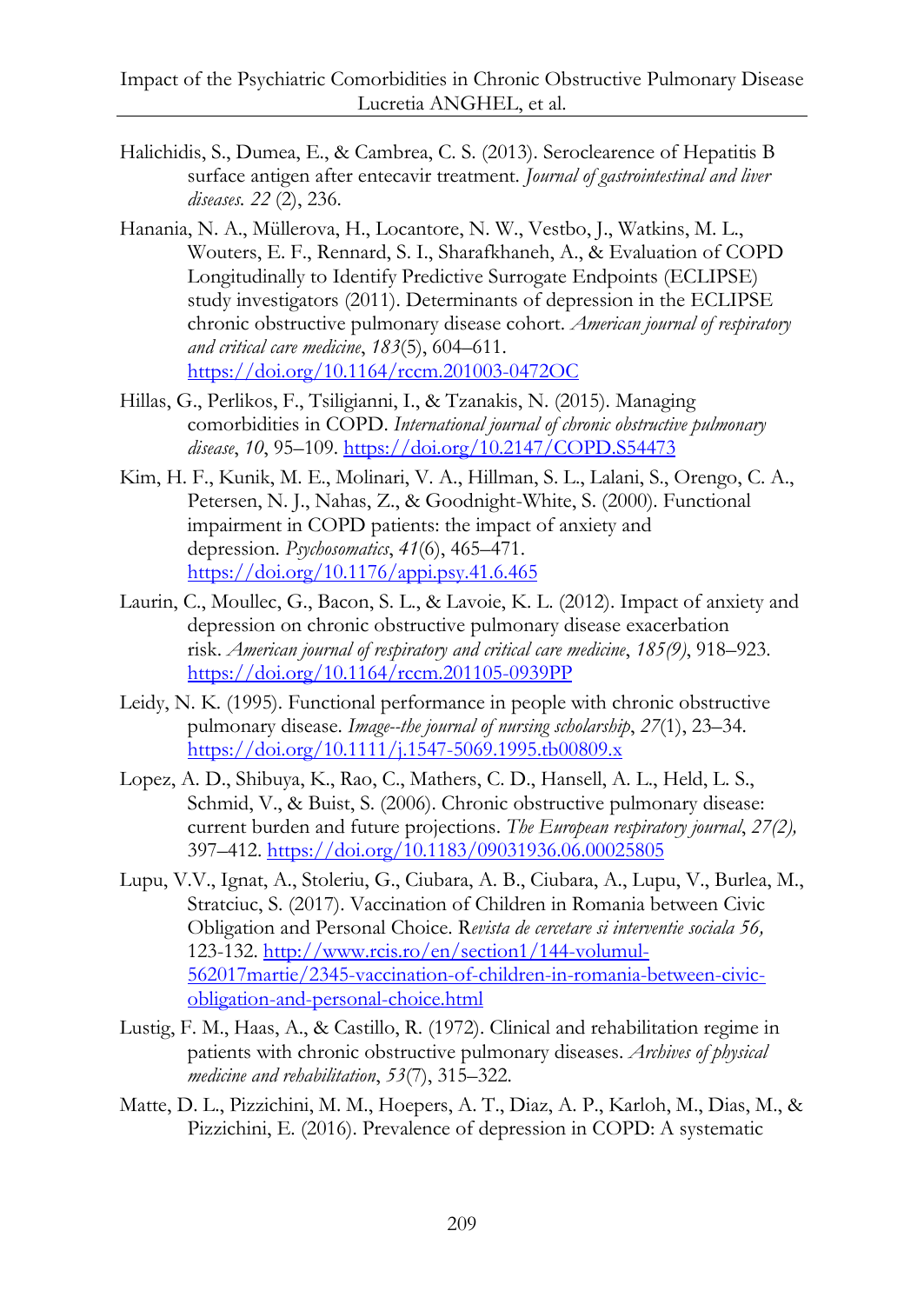review and meta-analysis of controlled studies. *Respiratory medicine*, *117*, 154–161.<https://doi.org/10.1016/j.rmed.2016.06.006>

- Mikkelsen, R. L., Middelboe, T., Pisinger, C., & Stage, K. B. (2004). Anxiety and depression in patients with chronic obstructive pulmonary disease (COPD). A review. *Nordic journal of psychiatry*, *58*(1), 65–70. <https://doi.org/10.1080/08039480310000824>
- Nathell, L., Nathell, M., Malmberg, P., & Larsson, K. (2007). COPD diagnosis related to different guidelines and spirometry techniques. *Respiratory research*, *8*(1), 89[. https://doi.org/10.1186/1465-9921-8-89](https://doi.org/10.1186/1465-9921-8-89)
- Norwood, R. (2006). Prevalence and impact of depression in chronic obstructive pulmonary disease patients. *Current opinion in pulmonary medicine*, *12*(2), 113– 117.<https://doi.org/10.1097/01.mcp.0000208450.50231.c6>
- O'Donnell, D. E., Banzett, R. B., Carrieri-Kohlman, V., Casaburi, R., Davenport, P. W., Gandevia, S. C., Gelb, A. F., Mahler, D. A., & Webb, K. A. (2007). Pathophysiology of dyspnea in chronic obstructive pulmonary disease: a roundtable. *Proceedings of the American Thoracic Society*, *4*(2), 145–168. <https://doi.org/10.1513/pats.200611-159CC>
- Oleshko, D., Filippov, M., Bets, Y., Basaraba, I., Bets, I., & Bratko, A. (2020). Ability to overcome border guards' psychological barriers during the Covid-19 pandemic. *Journal of Mediation & Social Welfare*, *2*(1), 44-59. <https://doi.org/10.18662/jmsw/2.1/11>
- Patel, A. R., & Hurst, J. R. (2011). Extrapulmonary comorbidities in chronic obstructive pulmonary disease: state of the art. *Expert review of respiratory medicine*, *5*(5), 647–662.<https://doi.org/10.1586/ers.11.62>
- Patton, G. C., Hibbert, M., Rosier, M. J., Carlin, J. B., Caust, J., & Bowes, G. (1996). Is smoking associated with depression and anxiety in teenagers?. *American journal of public health*, *86*(2), 225–230. <https://doi.org/10.2105/ajph.86.2.225>
- Pauwels, R. A., Buist, A. S., Calverley, P. M., Jenkins, C. R., Hurd, S. S., & GOLD Scientific Committee (2001). Global strategy for the diagnosis, management, and prevention of chronic obstructive pulmonary disease. NHLBI/WHO Global Initiative for Chronic Obstructive Lung Disease (GOLD) Workshop summary. *American journal of respiratory and critical care medicine*, *163*(5), 1256–1276.<https://doi.org/10.1164/ajrccm.163.5.2101039>
- Paz-Díaz, H., Montes de Oca, M., López, J. M., & Celli, B. R. (2007). Pulmonary rehabilitation improves depression, anxiety, dyspnea and health status in patients with COPD. *American journal of physical medicine*  $\mathcal{O}^*$ *rehabilitation*, *86*(1), 30–36. <https://doi.org/10.1097/phm.0b013e31802b8eca>
- Pooler, A., & Beech, R. (2014). Examining the relationship between anxiety and depression and exacerbations of COPD which result in hospital admission: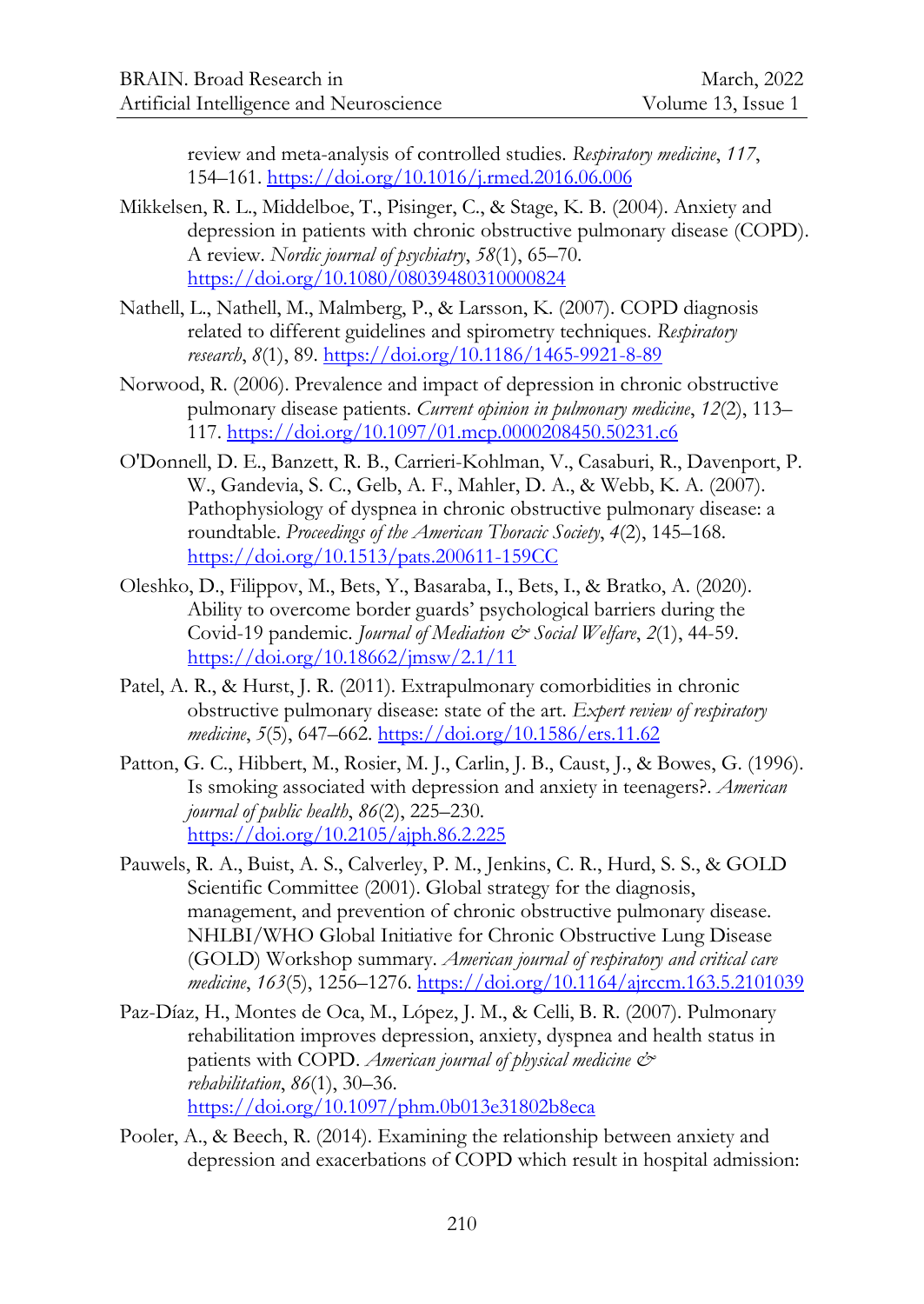a systematic review. *International journal of chronic obstructive pulmonary disease*, *9*, 315–330.<https://doi.org/10.2147/COPD.S53255>

- Pumar, M. I., Gray, C. R., Walsh, J. R., Yang, I. A., Rolls, T. A., & Ward, D. L. (2014). Anxiety and depression-Important psychological comorbidities of COPD. *Journal of thoracic disease*, *6*(11), 1615–1631. <https://doi.org/10.3978/j.issn.2072-1439.2014.09.28>
- Putcha, N., Drummond, M. B., Wise, R. A., & Hansel, N. N. (2015). Comorbidities and Chronic Obstructive Pulmonary Disease: Prevalence, Influence on Outcomes, and Management. *Seminars in respiratory and critical care medicine*, *36*(4), 575–591.<https://doi.org/10.1055/s-0035-1556063>
- Puteikis, K., Mameniškienė, R., & Jurevičienė, E. (2021). Neurological and Psychiatric Comorbidities in Chronic Obstructive Pulmonary Disease. *International journal of chronic obstructive pulmonary disease*, *16*, 553–562. <https://doi.org/10.2147/COPD.S290363>
- Rabe, K. F., Hurd, S., Anzueto, A., Barnes, P. J., Buist, S. A., Calverley, P., Fukuchi, Y., Jenkins, C., Rodriguez-Roisin, R., van Weel, C., Zielinski, J., & Global Initiative for Chronic Obstructive Lung Disease (2007). Global strategy for the diagnosis, management, and prevention of chronic obstructive pulmonary disease: GOLD executive summary. *American journal of respiratory and critical care medicine*, *176*(6), 532–555. <https://doi.org/10.1164/rccm.200703-456SO>
- Rădulescu, I. D., Ciubara, A. B., Moraru, C., Burlea, S. L., & Ciubară, A. . (2020). Evaluating the Impact of Dissociation in Psychiatric Disorders. *BRAIN. Broad Research in Artificial Intelligence and Neuroscience*, *11*(3Sup1), 163-174. <https://doi.org/10.18662/brain/11.3Sup1/132>
- Smoller, J. W., Pollack, M. H., Otto, M. W., Rosenbaum, J. F., & Kradin, R. L. (1996). Panic anxiety, dyspnea, and respiratory disease. Theoretical and clinical considerations. *American journal of respiratory and critical care medicine*, *154(1),* 6–17.<https://doi.org/10.1164/ajrccm.154.1.8680700>
- Spitzer, C., Gläser, S., Grabe, H. J., Ewert, R., Barnow, S., Felix, S. B., Freyberger, H. J., Völzke, H., Koch, B., & Schäper, C. (2011). Mental health problems, obstructive lung disease and lung function: findings from the general population. *Journal of psychosomatic research*, *71*(3), 174–179. <https://doi.org/10.1016/j.jpsychores.2011.03.005>
- Stefanopol, I.A., Miulescu, M., Baroiu, L., Anghele, A.D., Danila,D.M., Tiron, Z. (2021), An Unusual Case of Meckel Diverticulitis Misdiagnosed as an Infected Urachal Cyst. *Medicina*, *57*(5), 495, <https://doi.org/10.3390/medicina57050495>
- Thomsen, M., Dahl, M., Lange, P., Vestbo, J., & Nordestgaard, B. G. (2012). Inflammatory biomarkers and comorbidities in chronic obstructive